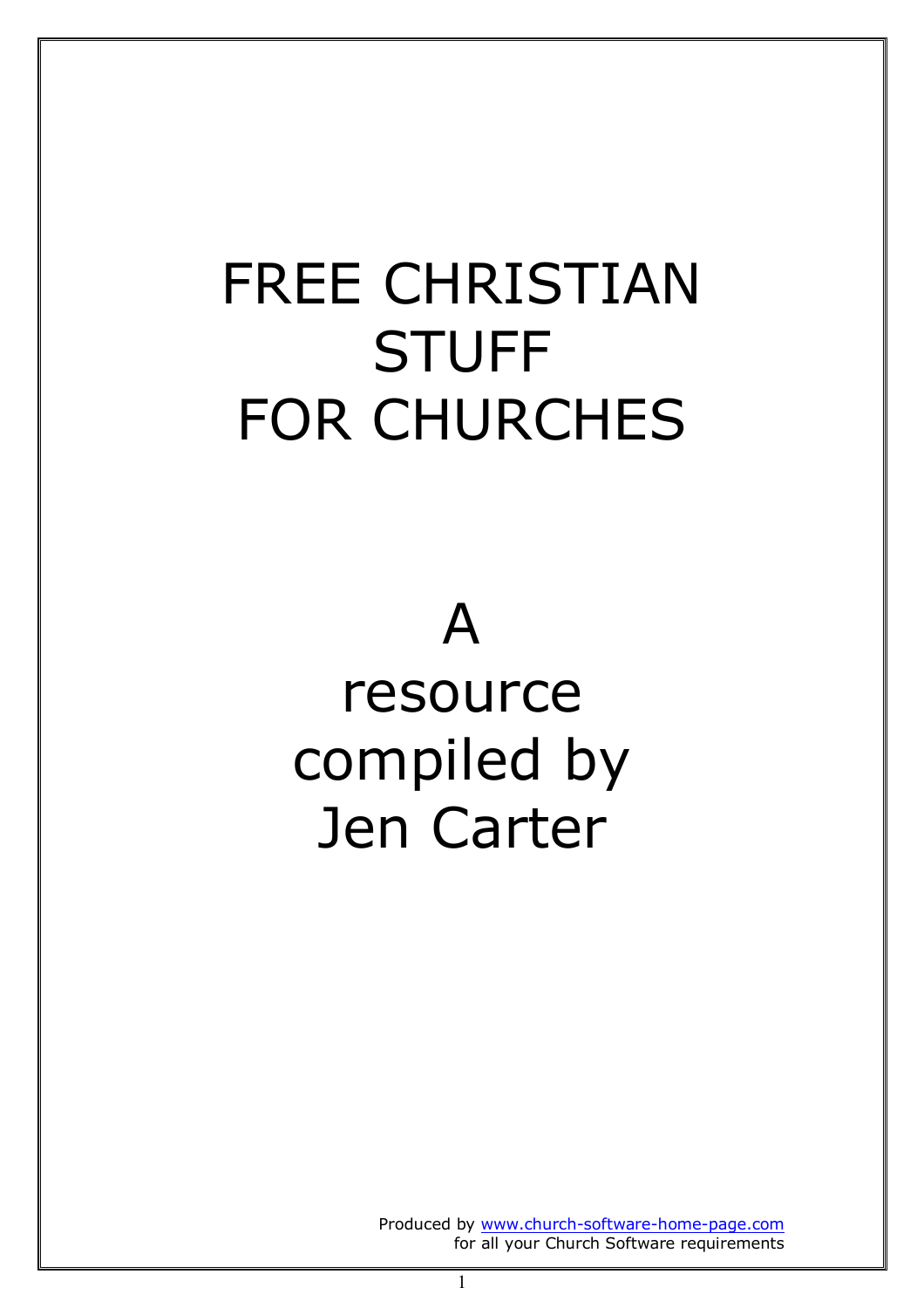### **ALL FREE RESOURCES!**

This compilation of time-saving free resources has taken me quite some time to compile and contains useful resources that you can use to enhance your presentations & publications. There's also a brief section on the free software available to help manage the church office.

#### **Free Powerpoint Templates**

Pardain Design offer over 12 Christian Powerpoint Templates.

EbibleTeacher offers templates & backgrounds. The backgrounds are JPG images and can be used with PowerPoint, Corel Presentations and StarOffice.

Way Stock offers free christian powerpoint, graphics, Christian flash, logo and website templates.

#### **Free Powerpoint Backgrounds**

Heartlight Powerpoint Backgrounds are free for use in church projection systems. Use them as communion meditations, song lyric backgrounds, sermon backgrounds and more! Each one was developed specifically for use in a worship projection setting

EbibleTeacher offers templates & backgrounds. The backgrounds are JPG images and can be used with PowerPoint, Corel Presentations and StarOffice.

Go Praise offer free backgrounds, also clipart, email stories & free wallpaper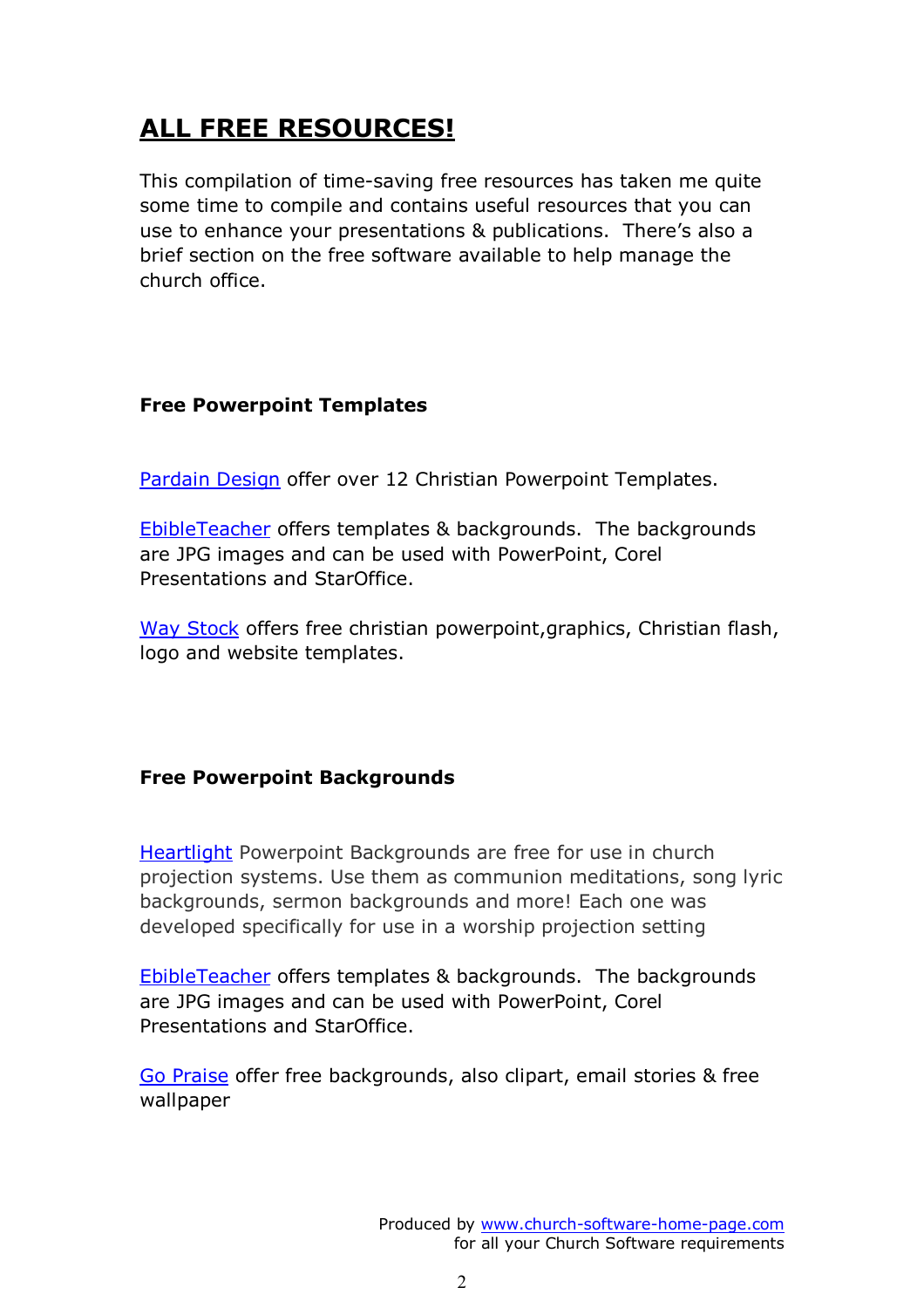#### **Free Christian Clipart**

Atlantic Fish offer free graphics, backgrounds, images, animations and more. For your web publishing, church activities, evangelism and mission.

FCI (which stands for Free Christian Images) offer just that, free images, some rather more unusual that you're unlikely to find elsewhere.

Bible Picture Gallery offers pictures of biblical scenes.

Free Christian Clipart offers a series of black & white clipart, suitable for bulletins or incorporation into publications.

ChristiaNet offers a vast range of clipart for every conceivable occasion – from holidays, to animal, school,sports – they're well worth a visit.

"Hotter" Clip Art offers images of slightly more controversial subjects – mostly in a "cartoon" kind of style.

#### **Free Christian Graphics**

Christian Clip Art offers animated graphics that are modern, appealing and fun.

Rosebytes and Sparky's Graphics are a little like those encouragement cards that get passed around. Nice, inspirational and heart-warming.

Morning Star offer a range of animated graphics that are simple yet most attractive.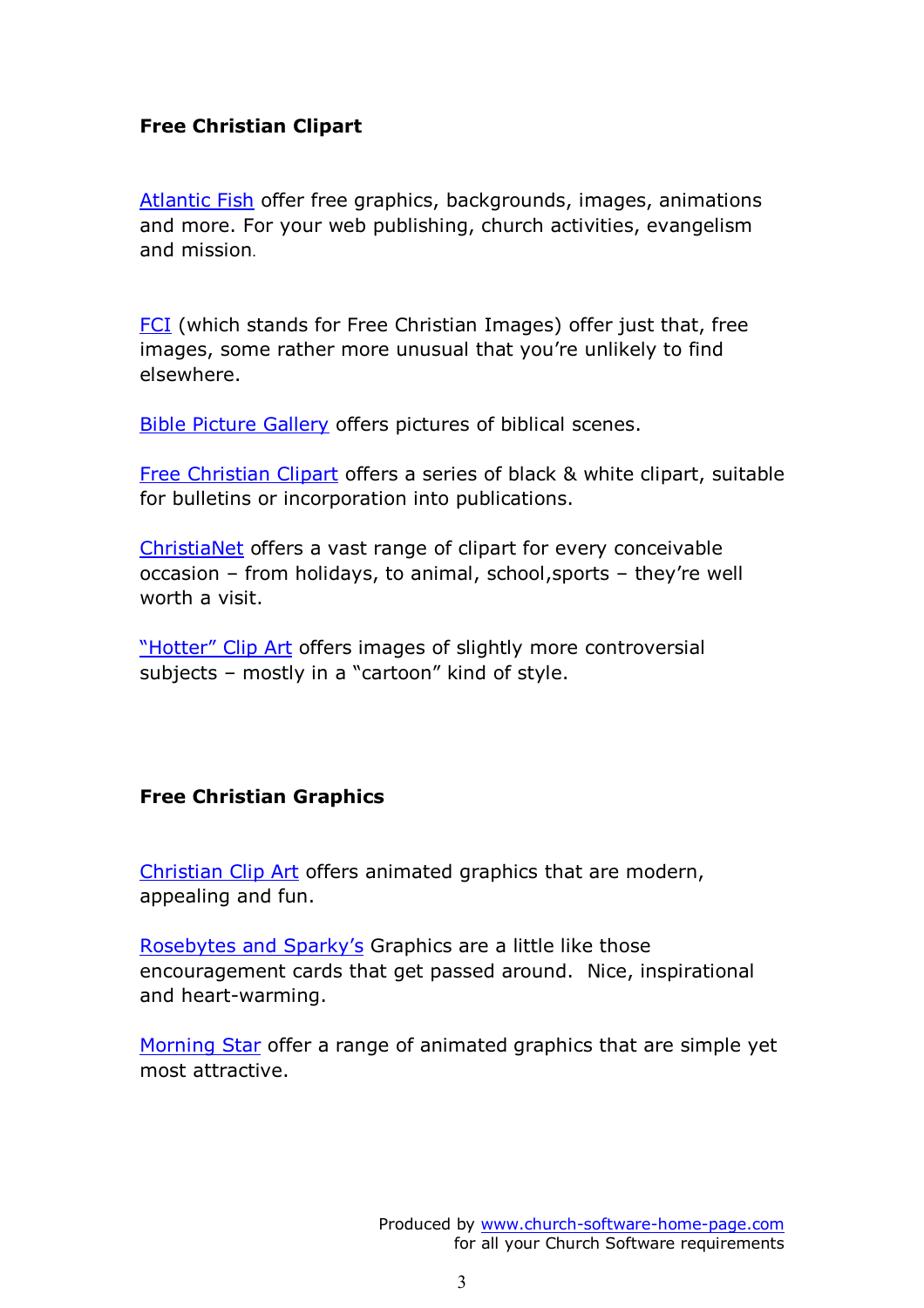#### **Free Christian Wallpaper**

Free Religious Wallpaper offers some attractive images with biblical texts.

ChristiaNet offer a vast range of wallpapers for every conceivable subject.

Altogether Lovely offer some beautiful desktop wallpaper in the categories of Jesus, People, Scenic & Botanic – well worth a visit. ChristArt offers some unusual images for your wallpaper – thought provoking and attention grabbing they are certainly!

Go Praise offer a small selection of wallpapers and other free resources.

#### **Free Software for Churches**

**Church Records 2.0** is for Churches to keep track of their members and their tithes. You can also print out a report for each person since all contributions to a church is tax deductible. So that they can report it on their taxes.

**ChurchTrax** - manages information about: households, individuals within households, organizations (vendors, other churches, etc.), contacts within organizations, group participation, attendance, contribution income, non-contribution income, and non-monetary donations (securities, hard assets, etc.).

**CV-Schedule** ("Church Volunteer Scheduler") is a PC program for automatically scheduling the volunteers who help at Church. It is typically used to make service schedules for ushers, greeters, choir, organist, musicians, eucharistic ministers, lectors or readers, altar servers, offertory family, nursery attendants, and any other Ministries that are needed at Church Service or Mass.